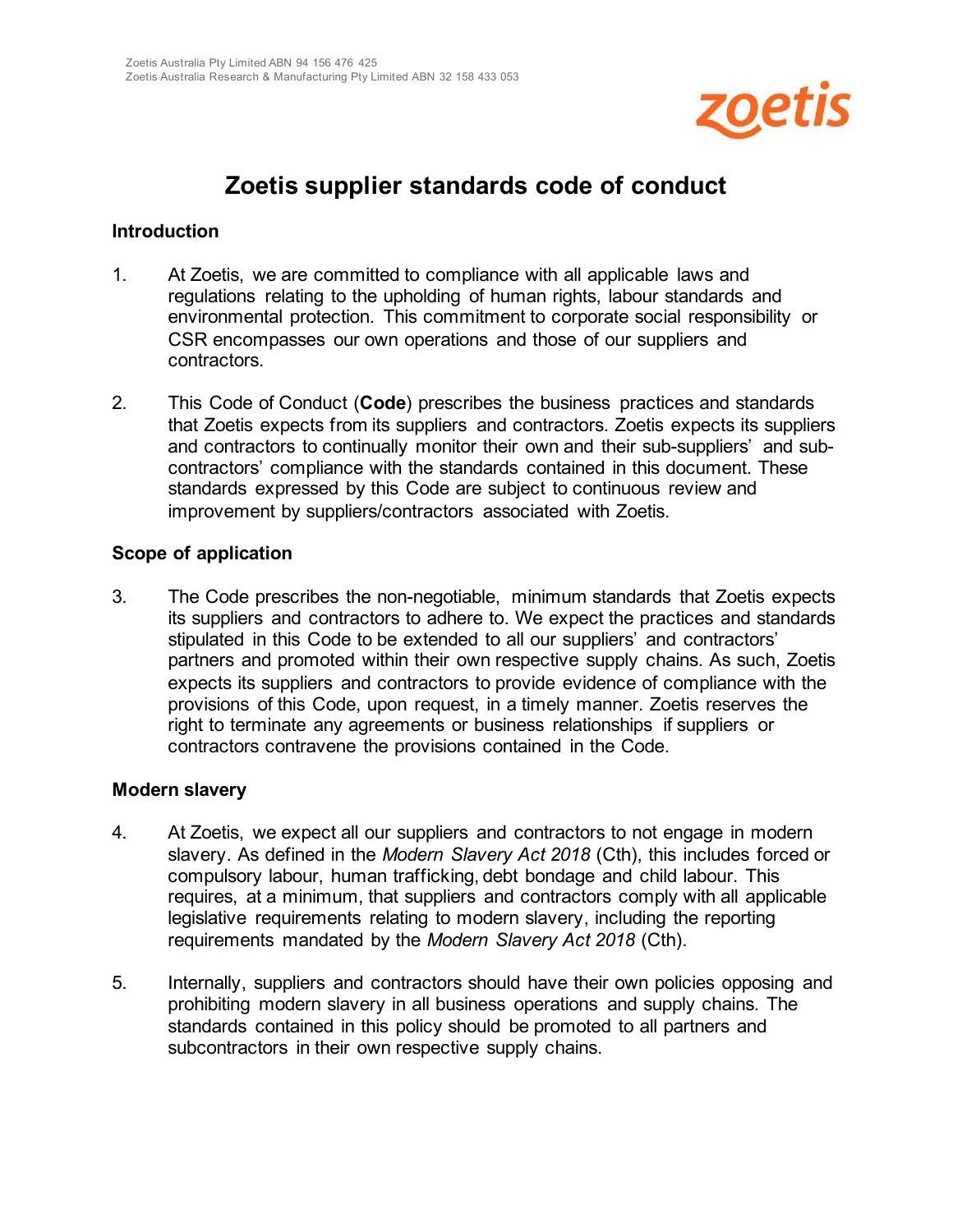6. Given that Zoetis has reporting requirements mandated by Australian law, suppliers and contractors must be willing to confirm their compliance, in writing, with applicable laws and standards relating to modern slavery. This may include providing Zoetis with requested materials confirming such compliance. These materials should contain truthful and complete information and should be provided in a timely manner. Suppliers and contractors are expected to have their own mechanisms for detecting instances of non-compliance within their operations and supply chains and report any instances of non-compliance to Zoetis.

## **Human rights and labour standards**

- 7. At a minimum, Zoetis expects its suppliers and contractors to comply with all applicable laws, standards and regulations governing human rights and labour practices. This expectation includes the payment of a fair wage and the provision of all applicable employee entitlements such as leave and superannuation. All suppliers and contractors are expected to ensure that all employees are also legally entitled to work during their period of employment.
- 8. All employees should be free from discrimination, abuse and intimidation. Instead, all employees should be afforded a safe and healthy workplace environment in alignment with the principles of equal opportunity and fair treatment. In practice, this will require suppliers and contractors to develop and enforce their own policies prohibiting harassment, sexual abuse, physical punishment, bullying, and other forms of disruptive workplace behavior. This will also require the establishment and maintenance of a reporting system allowing employees to communicate instances of breach without fear of reprisal.

## **Ethics and accountability**

- 9. Zoetis expects all suppliers and contractors to recognise the value of corporate ethics and accountable business practices. This means that suppliers and contractors should prohibit corrupt business practices including the paying and accepting of bribes within their own operations and supply chains, conflict of interests or situations giving the appearance of potential conflict of interest dealings and conduct business in compliance with all applicable competition and antitrust laws and regulations. An internal whistle-blowing system should be made available to the employees of all suppliers and contractors allowing the reporting of suspected or actual instances of corruption, bribery, and dishonest business practices without fear of reprisal.
- 10. Suppliers and contractors must respect intellectual property rights and all use of technology, information and know-how must be conducted in a manner which